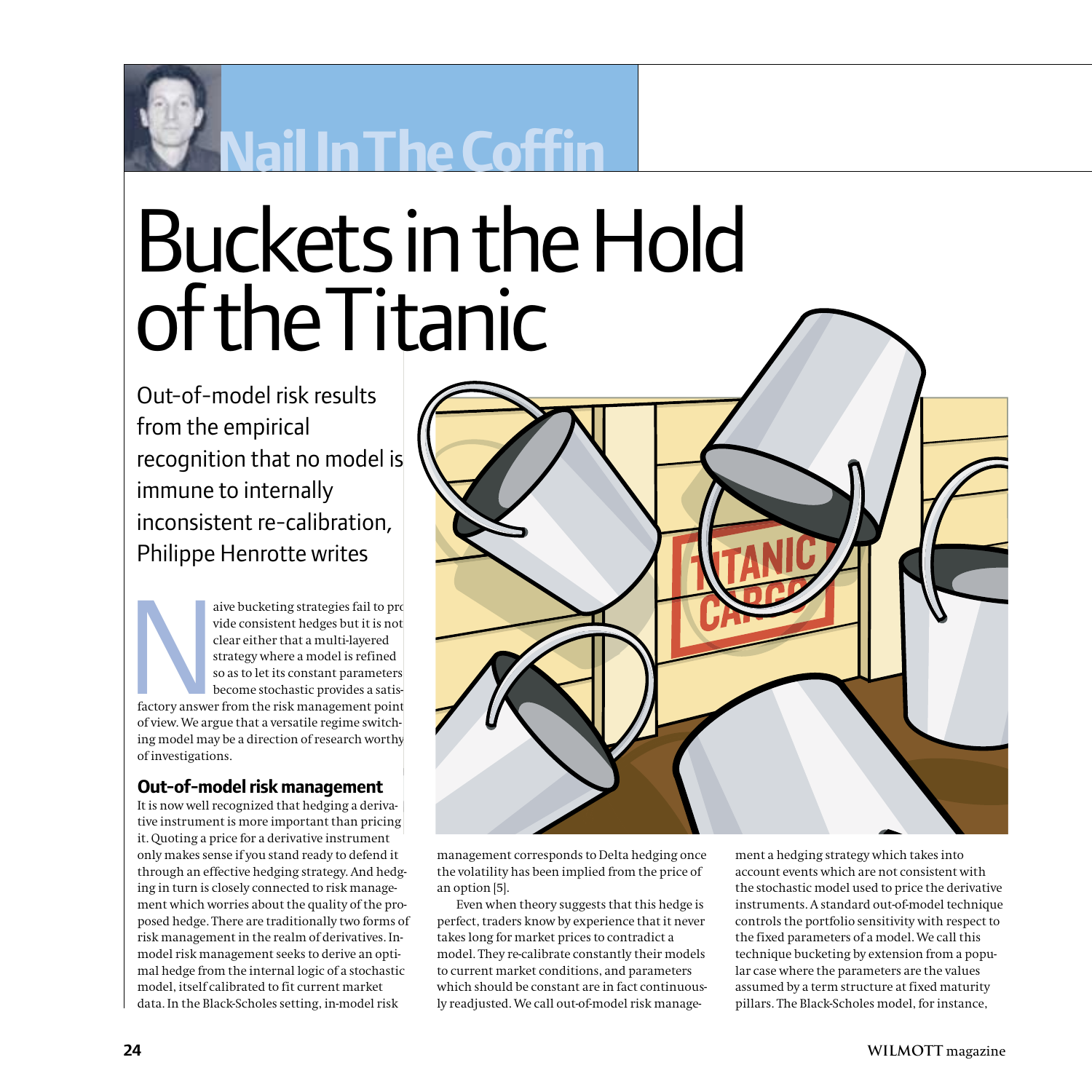requires continuous re-calibration, which is done by letting the implied volatility assume whatever value is needed to fit the market. If the implied volatility moves constantly, it seems logical to make sure that the value of a hedged portfolio does not change as this abstract coefficient varies. For small variations of the implied volatility, this can be done by keeping a Vega neutral position. If volatility depends on time with fixed values at given pillars so as to fit a term structure of option prices, a bucketing strategy computes a Vega at each pillar.

This out-of-model technique of risk management is not grounded in a theoretical framework and may only offer a false sense of safety if the model parameters follow complex processes with jumps or diffusive volatilities. Hedging the outof-model risk of a complex derivative instrument by simply controlling its first derivatives with respect to the constant model parameters will not work if the actual time value of the instrument reflects some risk components embedded in the stochastic behavior of these parameters. The naive model with constant parameters will not correctly evaluate the time values of the instrument and continuous out-of-model rehedging will generate P/L gaps.

The only scientific approach is to embed the moving coefficients in a more complex setting, for instance with a stochastic volatility model, which transforms the inconsistent out-of-model hedge into an optimal in-model one. Alas, one soon realizes that the constant coefficients of the enlarged model also require continuous re-calibration, and consistency can again only be achieved in a new model describing the stochastic process of these parameters [2,3].

We take here a risk management point of view and we focus on the quality of the hedging strategy through time. An additional layer of model is needed anytime an out-of-model event occurs which cannot be hedged correctly by an in-model procedure. Instead, we could have told a story of multi-layered models assuming the more traditional asset pricing point of view. We would have required a new layer of models every time some exotic securities cannot be correctly priced by the last generation of models. The new models would use the market prices of the exotic instru-

ments as a calibration input, only to discover a new generation of instruments which they fail to price correctly. The traditional pricing approach is closely linked to our risk management problem. On the one hand, one needs some additional information in order to calibrate the parameters of an extended model, and it will be provided by the prices of some key exotic securities whose values depend on these parameters. On the other hand, a refined in-model hedging strategy consistent with a more complex stochastic environment requires hedging instruments sensitive to the risk dimensions introduced in the new layer.

The computational complexity grows with each layer of the model, and it is not hard to understand why well trained quants love the affair. The trouble is that it is not clear what this process of multi-layered models achieves in terms of risk management. Are we really better off with a stochastic volatility of stochastic volatility model than with the good old Vega hedging strategy? One could argue that at least on the asset pricing front some clear progress has been

on financial economics. Uncertainty is described by a fixed set of states of the world, and the payoffs of securities are defined as random variables written on these states. No one questions the definition of the states of the world, where they would come from, or the fact that derivatives are not written on abstract states of the world but on the prices of some underlying assets. Here is a good question for an Econ 101 Professor:

"If, as you tell us, a state of the world is defined as a complete description of the relevant economic environment, should not the prices of all assets and commodities be part of the description of a state of the world?"

I guess the answer will be:

"No, the prices will become a function of the state of the world in our next lecture when we shall talk about equilibrium, not the other way round."

If states are fixed and given, then the introduction of new securities help create powerful hedging strategies which help complete the market. If the definition of a state includes the prices

**The source of this questionable belief can be traced back to a flawed description of risk and uncertainty taught during the very first lectures on financial economics**

achieved if some additional instruments are fitted to the market as each new layer of models is introduced. Each layer depends on a larger set of parameters which presumably offer additional degrees of freedom at the calibration stage. The stochastic volatility model for instance can be calibrated with some barrier options.

Even if the calibration abilities of a model say nothing about its out-of-model risk properties, there is a tendency among financial economists to believe that the multi-layered modeling strategy addresses the issue, and that fitting more instruments should result in less out-of-model risk. The source of this questionable belief can be traced back to a flawed description of risk and uncertainty taught during the very first lectures

of the securities, new securities mean new prices and a larger state space. The new securities yield more powerful hedging strategies, but at the same time the state space becomes more complex. Assuming a fixed abstract state space leads naturally to the flawed belief that uncertainty can be tamed, and that out-of-model risk simply reflects the residual component of the uncertainty that is not yet under control. It implies a series of misconceptions which can be summarized as follows.

● Definition of a good model. A good model eliminates out-of-model risk by proposing a rich enough description of the uncertainty.

● Faith in progress, the weak version. Even if current models are not perfect according to this defi-

 $\geq$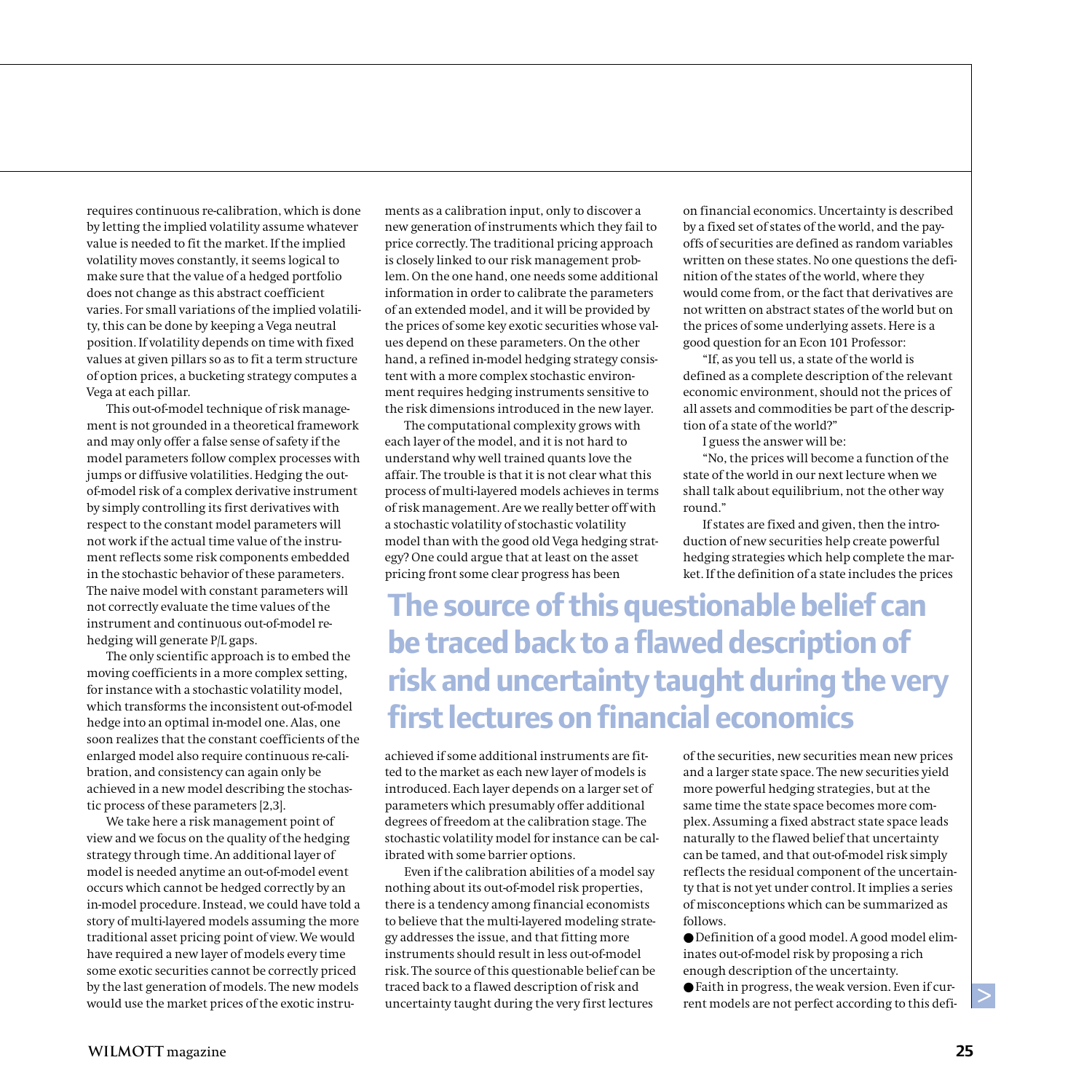

nition, each layer reduces out-of-model risk and leads to better models.

● Faith in progress, the strong version. The multi-layered strategy will converge and sometime in the future a model will almost entirely eliminate out-of-model risk [2].

These misconceptions have important consequences for the conduct of risk management. Out-of-model risk is not treated as a fundamental part of modeling, but as a nuisance that can be remedied by enlarging the state space used in the model to better reflect the "real" one, or equivalently by moving to a higher level of model where some constant parameters become stochastic. No matter how this is done as long as more instruments can be fitted in the superior model. They validate the notion that differential calculus and bucketing will efficiently manage the residual out-of-model risk component.

We would like to argue that no real progress

**Bucketing is an out-of-model risk management technique which computes the sensitivity of a hedging strategy to small variations of the parameters of a model**

> is achieved unless one can show that more complex models have superior risk management properties. In other words, let us repeat our initial proposition that hedging is more important than pricing. What matters is not so much the ability to calibrate a very complex model on the prices of a large set of vanilla and exotic instruments at a given time. What really matters is to make sure that a portfolio based on these instruments can be correctly hedged through time. And for this to happen, we need to make sure that continuous re-calibration of a model to market prices does not introduce unmanageable outof-model risk. The quality of a model should therefore not only be measured by its calibration achievements, but also by the robustness of its hedging strategies through out-of-model re-cali

brations. This is a rather complex balancing act where too often robustness is sacrificed on the altar of easy calibration procedures. Bucketing in its most extreme form epitomizes such dangerous modeling choice.

#### **Bucketing**

If you think that the process of refining models to better fit the market will ultimately converge and eliminate out-of-model risk, you will also tend to believe that the current state-of-the-art model is not too far from your ultimate goal, and consequently you will treat out-of-model risk as a small perturbation around your current model. The empirical observation that most of times it is possible to re-calibrate your model with only small variations of its coefficients will only reinforce this philosophical stance.

In its most general form, bucketing is an outof-model risk management technique which computes the sensitivity of a hedging strategy to small variations of the parameters of a model. Its most extreme version, and its name, is derived from the crudest kinds of models where a term structure, say for instance of implied volatility as a function of option maturity, is naively described by assigning values to a series of pillars. Some interpolation technique is then used for maturities falling between the pillars, and each maturity bracket between pillars defines a bucket. Since the parameters of the model are the values at the pillars themselves, it is possible to fit any market data at any degree of accuracy by simply increasing the number of pillars. In our example where volatility is a function of time, in-model risk management is still limited to Delta hedging and the out-of-model risk is described by the Vega assigned to each maturity bucket.

Controlling the Vega of every bucket provides a sense of safety similar to the peace of mind which the water-tight compartment system of the RMS *Titanic* instilled in the officers of the ship. Small and frequent day-to-day price variations are probably well managed by a bucketing strategy which worries about the waves that hit the bow of the *Titanic* as it sails through the North Atlantic at more than twenty knots. It is powerless against the iceberg looming in the